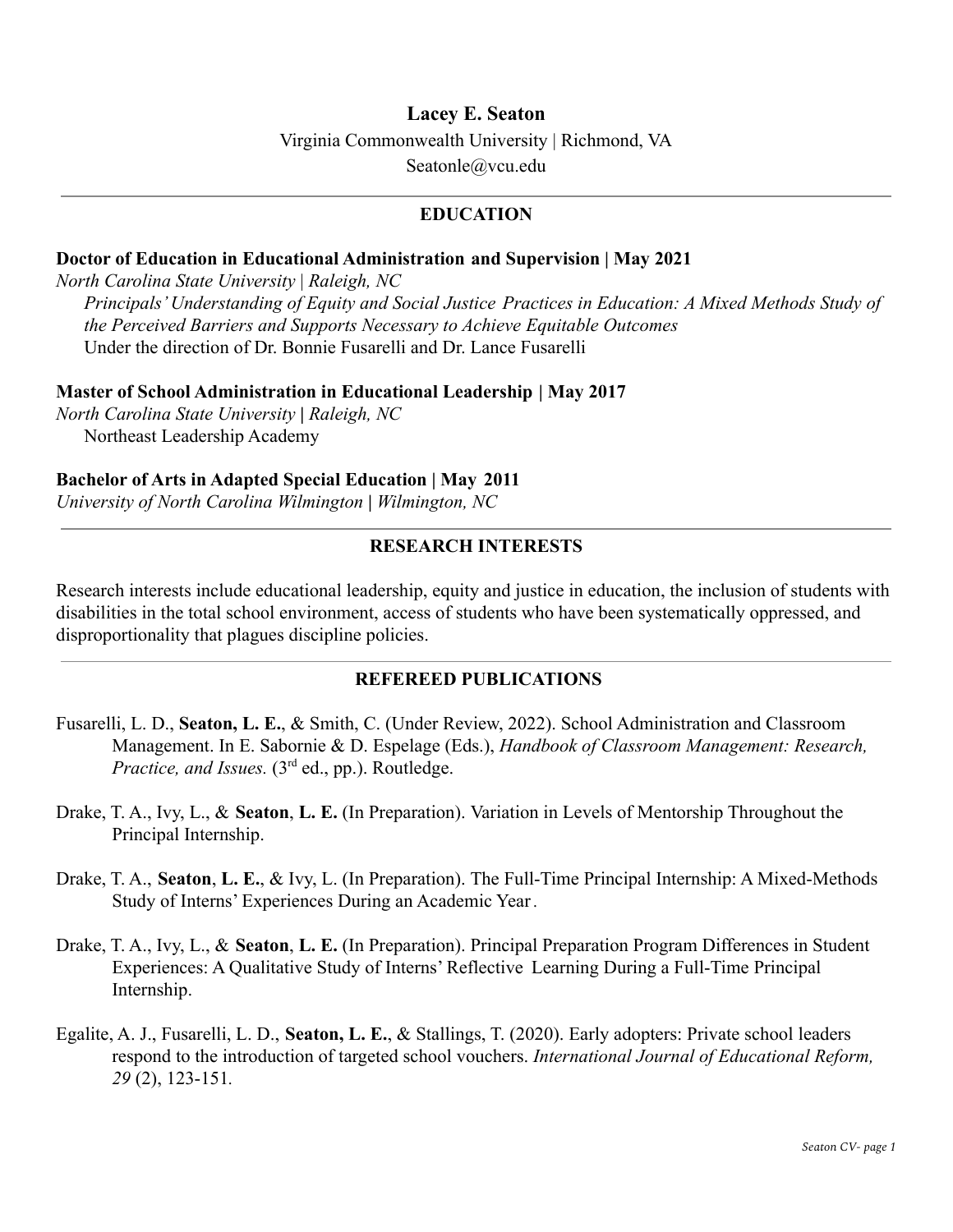- Fusarelli, B. C., Fusarelli, L. D., **Seaton, L. E.,** & VanGorder, A. (2019). Who's in Charge? A State-level analysis of leadership preparation. In A. Danzig & B. Black (Eds.), *Who Controls the Preparation of Education Administrators?* (pp. 107-133). Information Age Publishing.
- **Seaton, L. E.,** & Fusarelli, B. C. (2019). [Review of the Book *Changing the Narrative: Socially Just Leadership Education*, by K. L. Guthrie & V. S. Chunoo]. *Teachers College Record.*

#### **REFEREED PRESENTATIONS**

- Drake, T. A., Ivy, L., & **Seaton**, **L. E.** (2021, November). *Interns' Reflective Learning During a Full-Time Principal Internship*. Presentation at the University Council for Educational Administration, Columbus, Ohio.
- **Seaton**, **L. E.** (2021, February). *Principals' Understanding of Equity and Social Justice Practices in Education: A Mixed Study of the Perceived Barriers and Supports Needed to Achieve Equitable Outcomes.* Presentation at North Carolina State University College of Education Celebration of Research, Virtual.
- Drake, T. A., & **Seaton**, **L. E.** (2020, October). *The Full-Time Principal Internship: A Mixed-Methods Study of Interns' Experiences During an Academic Year.* Presentation at the University Council for Educational Administration, Virtual.
- Egalite, A. J., Fusarelli, L., Stallings D. T., & **Seaton, L. E.** (2019, January). *Early Adopters Versus Cautious Observers: Private School Leaders Respond to the Introduction of Targeted School Vouchers in North Carolina.* Presentation at the Annual Conference of the International School Choice and Reform Conference, Lisbon, Portugal.
- Fusarelli, B. C., Williams, C., Champion, B., Riddick, F., Swinson, L., **Seaton**, **L. E.**, Johnson, A., & Bridges, B. (2018, January). *School Leadership Development for Rural Schools: Excellent Leaders, Effective Schools, and Enriched Communities.* Presentation at the International Congress for School Effectiveness and Improvement, Singapore.

### **PROFESSIONAL EXPERIENCE**

**Assistant Professor** 2021 *Department of Educational Leadership / Virginia Commonwealth University* Teach Graduate Courses in Educational Leadership and Practice and Advise Students. Engage in service to the University, Community, and National Professional Organizations **Director and Supervisor of Graduate Assistants** 2020-2021 **Graduate Research and Teaching Assistant** 2017-2019

*Department of Educational Leadership, Policy, and Human Development / North Carolina State University* Research and Teaching Assistant to Dr. Bonnie Fusarelli, Professor of Educational Leadership Data Collection, Analysis, and Establish Tracking Systems for Evaluations and Program Improvement for The Wallace Foundation and Transforming Principal Preparation Grants Contribute to Program Development, Prepare and Facilitate Specialized Classes and Retreats

Create Program Materials and Videos for Purposes such as Recruitment and Year End Reviews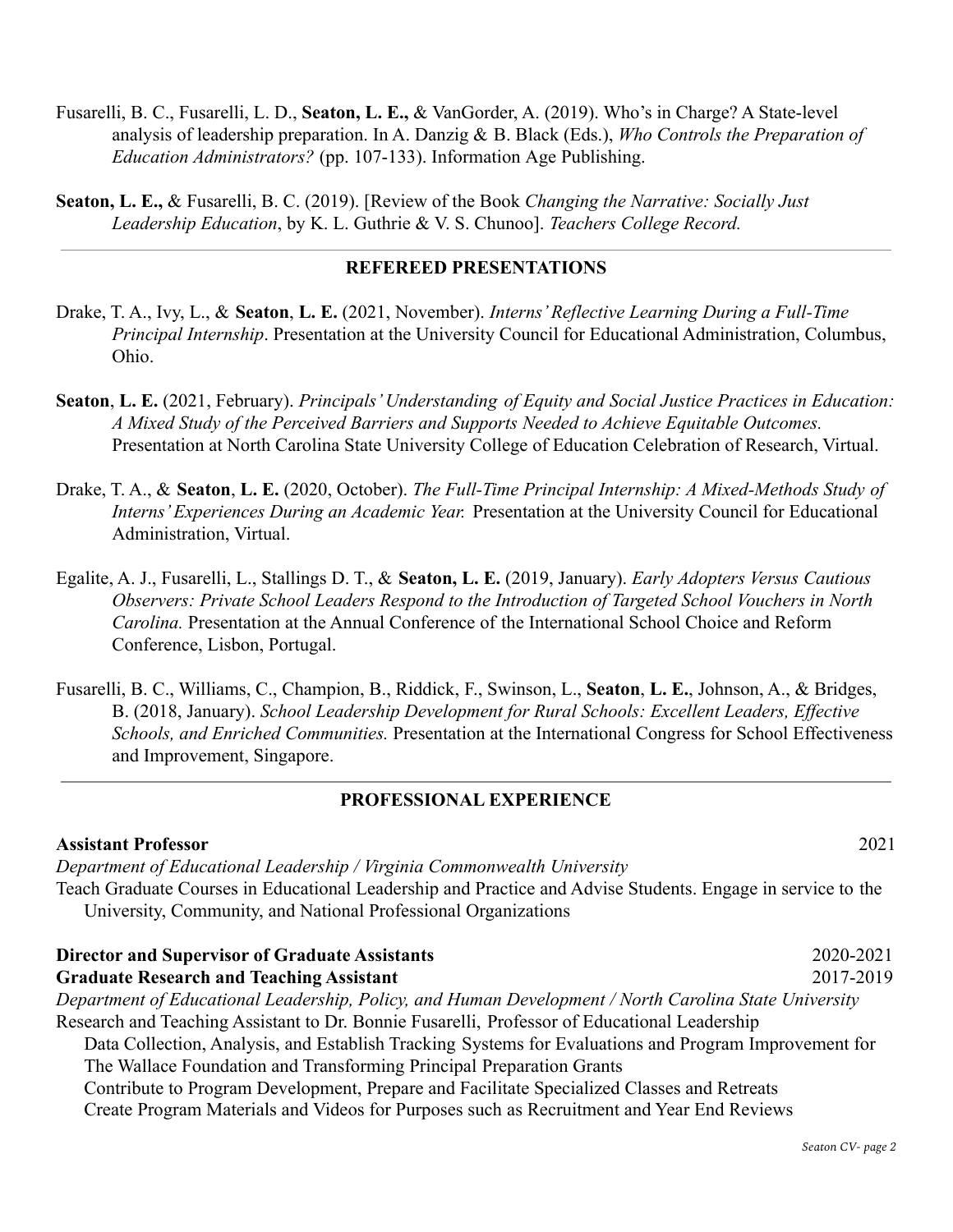| Manage and Train Graduate Assistants and Create and Manage Website (WordPress)                                                                                                                                                                                                                                                                                                                                                                               |                           |
|--------------------------------------------------------------------------------------------------------------------------------------------------------------------------------------------------------------------------------------------------------------------------------------------------------------------------------------------------------------------------------------------------------------------------------------------------------------|---------------------------|
| <b>Internship in Educational Leadership</b><br>Pitt County Public Schools Central Office   Greenville, NC<br>Intern with Dr. Steve Lassiter, Assistant Superintendent of Curriculum and Instruction<br>Engage in Understanding Systems Level Educational Leadership<br>Initiate Processes to Establish a District Wide Instructional Framework                                                                                                               | 2019                      |
| <b>Assistant Principal</b><br>Nash Central Middle School   Nashville, NC<br>Facilitate Professional Learning Communities and Data Meetings to Impact Instruction<br>Evaluate and Coach Teachers Based on Observations and Serve as Testing Coordinator<br>Support Exceptional Education Through Serving as Local Education Agency                                                                                                                            | 2017                      |
| <b>Principal Resident</b><br>Williford Elementary School   Rocky Mount, NC<br>Participate on Hiring Committees and Create and Maintain Social Media Presence<br>Establish School Wide Data Processes and Oversee Professional Learning Communities                                                                                                                                                                                                           | 2016                      |
| <b>Exceptional Children's Teacher, Team Leader: 2014 - 2016</b><br>Granville County Schools   Oxford, NC<br>Courses taught: Autism, Severe and Profound, Serious Emotional Disabilities<br>Wrote and Received Small Grants to Enhance Classroom Experience<br>Analyze Student Data to Establish Individualized Education Plans<br>Facilitate Meetings to Determine Least Restrictive Environments for Students<br><b>GRADUATE SCHOOL TEACHING EXPERIENCE</b> | 2012-2016                 |
| Virginia Commonwealth University<br>Equity and Leadership<br>Focuses on Enhancing Leadership Skills with an Emphasis on Equity and Social Justice in Education                                                                                                                                                                                                                                                                                               | Fall 2021                 |
| <b>North Carolina State University</b><br>Preparing Principals for Working in High Poverty Schools<br>Aspiring Principals Learn Research Based Strategies that Lead to Academic Success Schools with a<br>Large Portion of Students from Low Income Households                                                                                                                                                                                               | Summer 2018, 2019, & 2020 |
| <b>Educational Equity for Aspiring School Leaders Retreat</b><br>Master's Students Examine Their Personal Biases Impact Their Leadership in Education and Learn to<br>Analyze Data to Increase Equitable Access                                                                                                                                                                                                                                              | Fall 2018 & 2019          |
| Utilizing Digital Tools in Teaching and Leadership<br>Learning Maximizing Time to Focus on Student Outcomes Through Becoming Efficient Leaders                                                                                                                                                                                                                                                                                                               | Summer 2019               |
| Digital Storytelling Retreat: Understanding Self as Leader<br>Fellows Learn About The Key Components of Storytelling, Examine Their Why for Engaging in                                                                                                                                                                                                                                                                                                      | Fall 2018                 |
|                                                                                                                                                                                                                                                                                                                                                                                                                                                              | Seaton CV- page 3         |